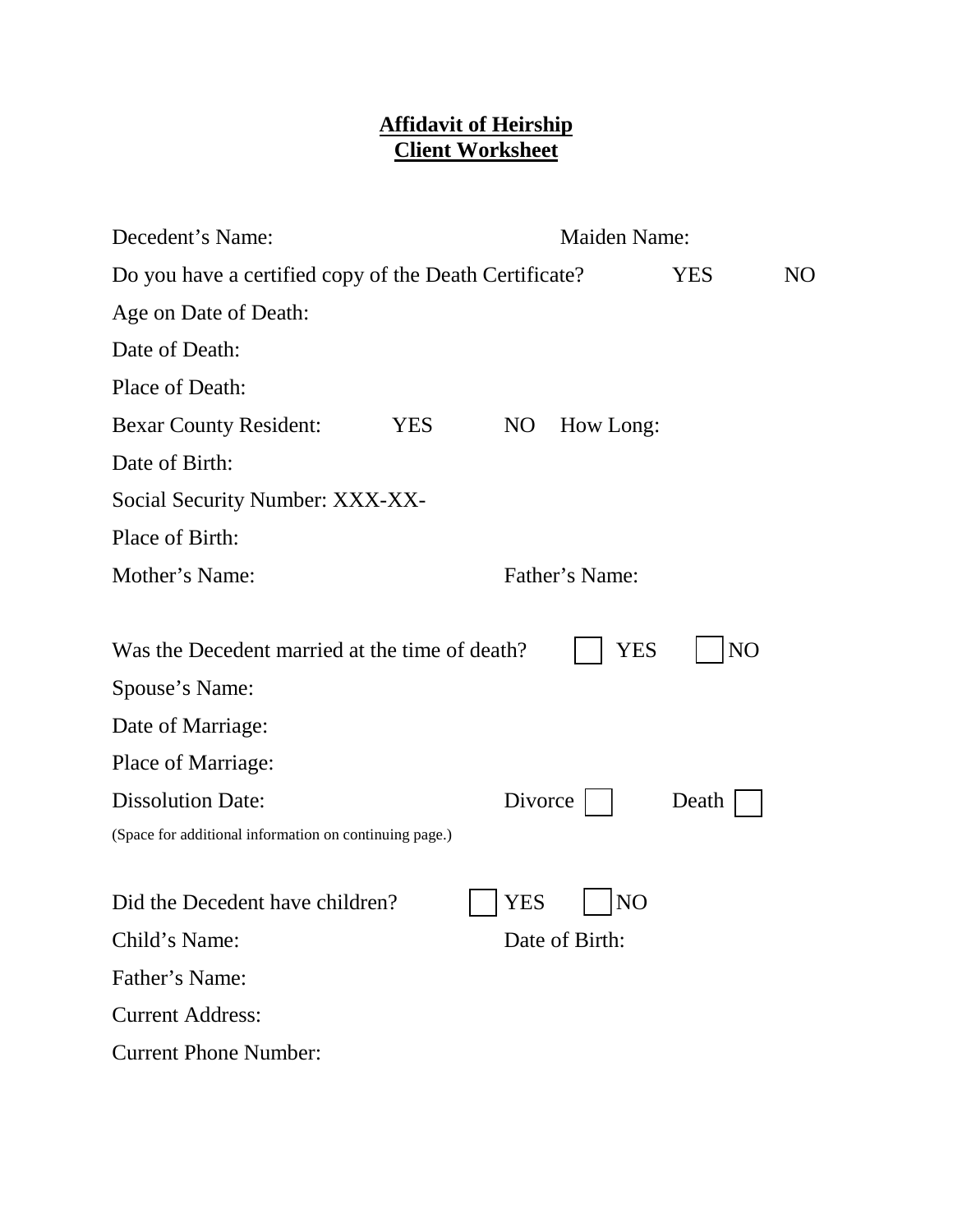| Child's Name:                                                                    | Date of Birth: |  |
|----------------------------------------------------------------------------------|----------------|--|
| Father's Name:                                                                   |                |  |
| <b>Current Address:</b>                                                          |                |  |
| <b>Current Phone Number:</b>                                                     |                |  |
|                                                                                  |                |  |
| Child's Name:                                                                    | Date of Birth: |  |
| Father's Name:                                                                   |                |  |
| <b>Current Address:</b>                                                          |                |  |
| <b>Current Phone Number:</b>                                                     |                |  |
| (Space for additional information on continuing page.)                           |                |  |
|                                                                                  |                |  |
| If the decedent did not have children or spouse, did the decedent have siblings? |                |  |
| NO<br>YES                                                                        |                |  |
| Sibling's Name:                                                                  | Date of Birth: |  |
| Father's Name:                                                                   | Mother's Name: |  |
| <b>Current Address:</b>                                                          |                |  |
| <b>Current Phone Number:</b>                                                     |                |  |
|                                                                                  |                |  |
| Sibling's Name:                                                                  | Date of Birth: |  |
| Father's Name:                                                                   | Mother's Name: |  |
| <b>Current Address:</b>                                                          |                |  |
| <b>Current Phone Number:</b>                                                     |                |  |
| (Space for additional information on continuing page.)                           |                |  |
|                                                                                  |                |  |
| <b>YES</b><br>NO<br>Did the decedent have any unpaid debts at the time of death? |                |  |
| Creditor:                                                                        |                |  |
| Amount of Debt:                                                                  |                |  |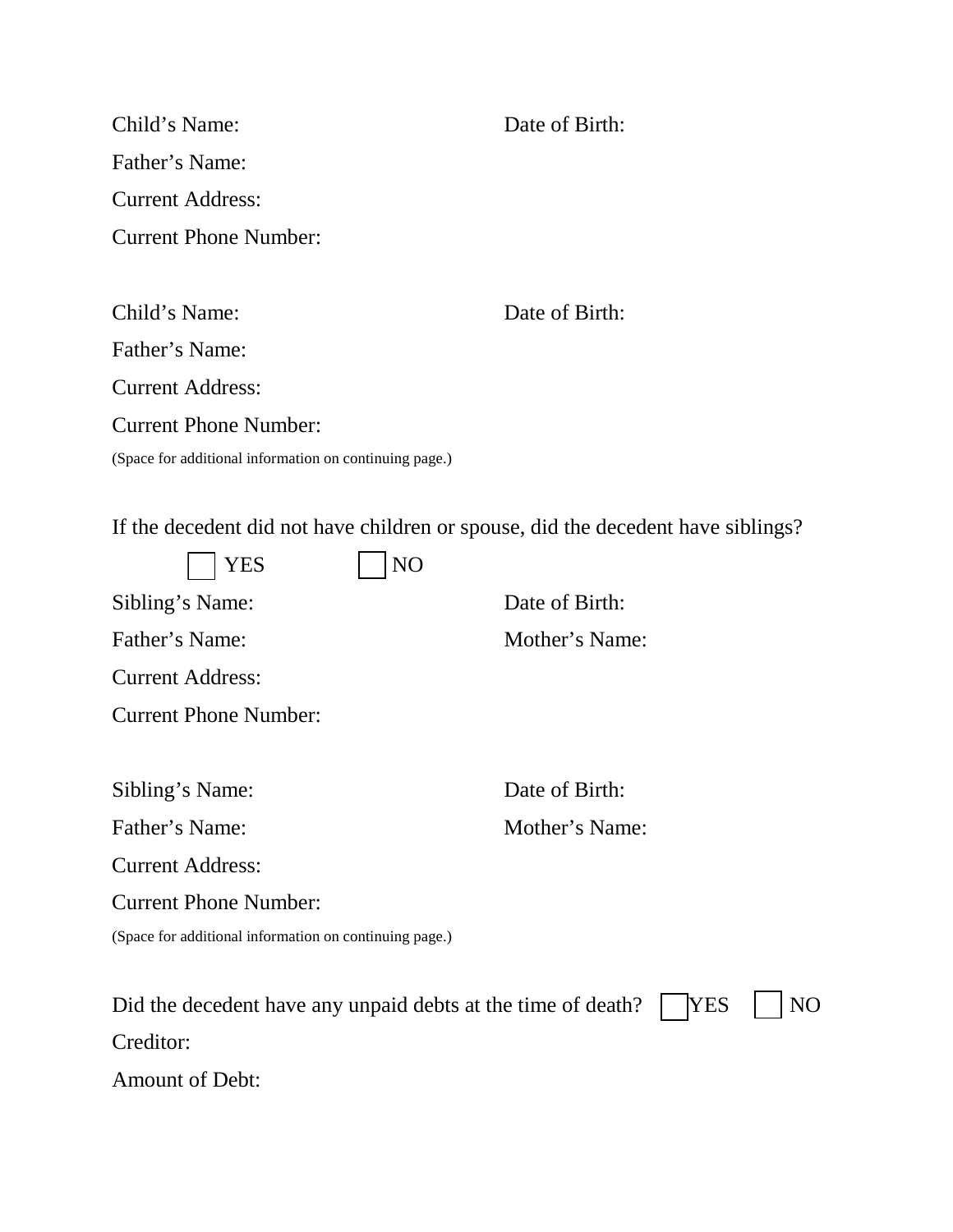You will need two witnesses to testify to the familial history and property ownership of the decedent. A witness cannot be related to the decedent and must have known the decedent for an extended period of time. Example: Neighbor, family friend, church member, organization member.

Witness #1 Name: Current Address: Current Phone Number: Relationship to Decedent: How long has Witness known Decedent:

Witness #2 Name: Current Address: Current Phone Number: Relationship to Decedent: How long has Witness known Decedent: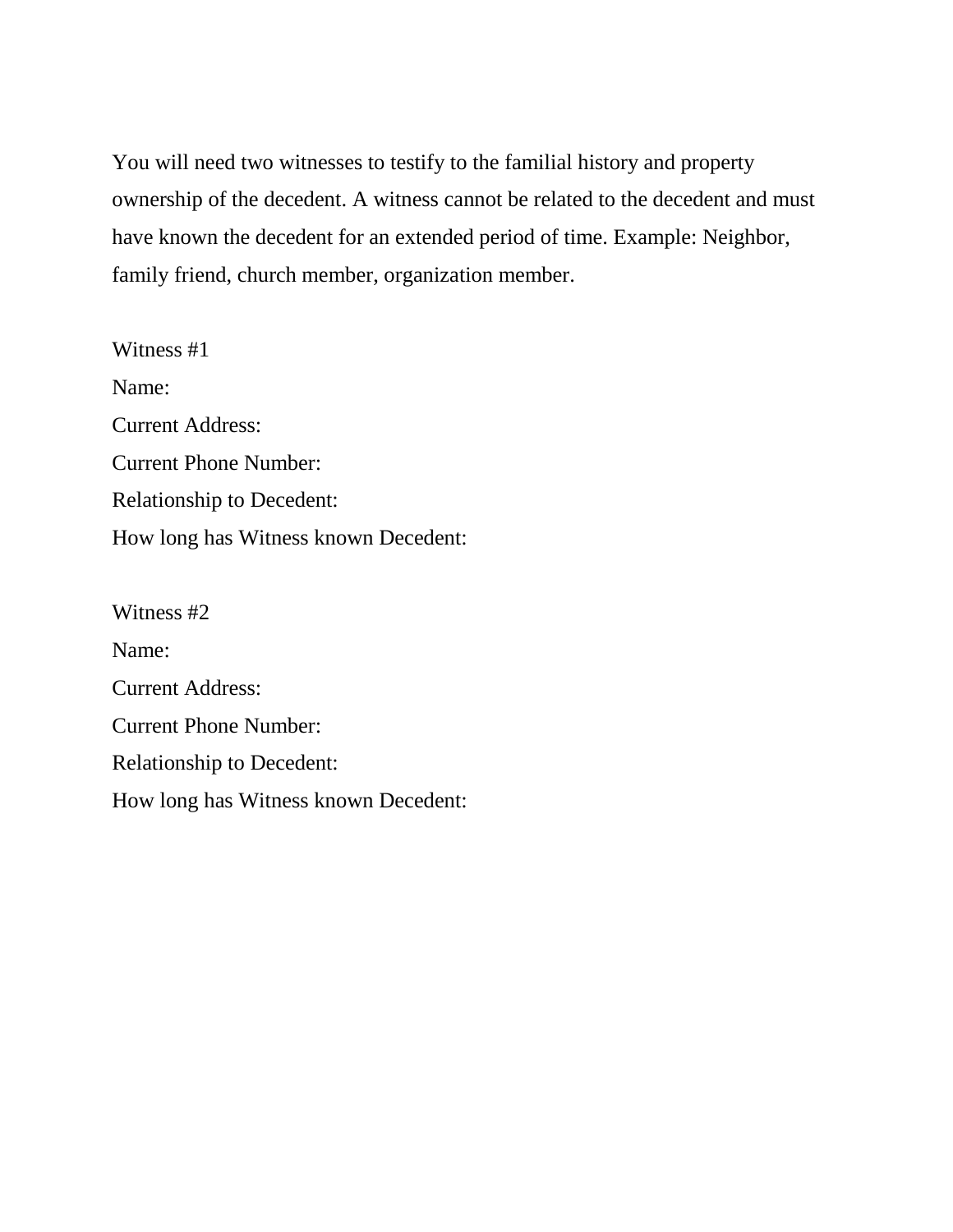## Additional Children

| Child's Name:                | Date of Birth: |
|------------------------------|----------------|
| Father's Name:               |                |
| <b>Current Address:</b>      |                |
| <b>Current Phone Number:</b> |                |
|                              |                |
| Child's Name:                | Date of Birth: |
| Father's Name:               |                |
| <b>Current Address:</b>      |                |
| <b>Current Phone Number:</b> |                |
|                              |                |
| Child's Name:                | Date of Birth: |
| Father's Name:               |                |
| <b>Current Address:</b>      |                |
| <b>Current Phone Number:</b> |                |
|                              |                |
| Child's Name:                | Date of Birth: |
| Father's Name:               |                |

Current Address:

Current Phone Number: